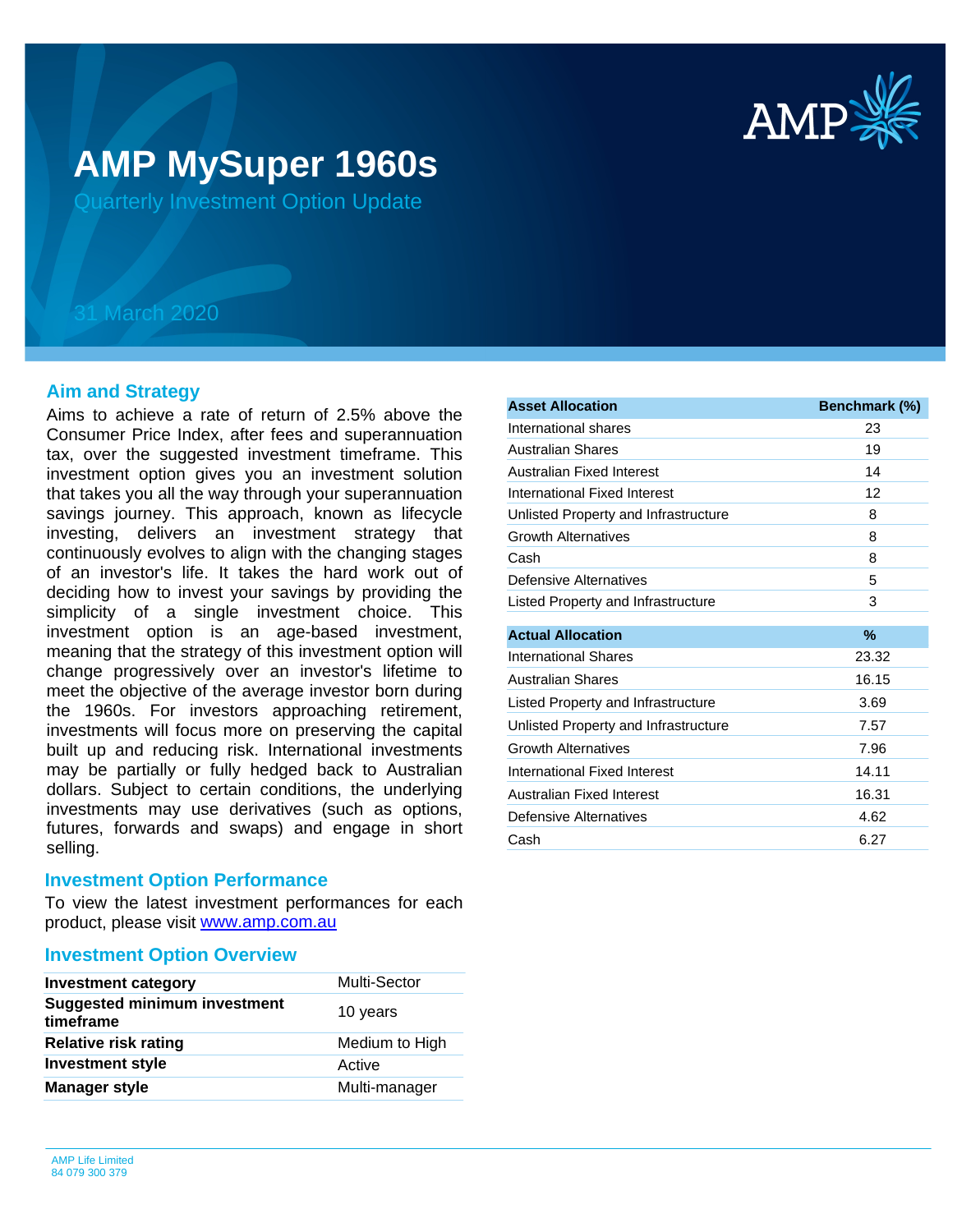## **Fund Performance**

AMP MySuper 1960s delivered a -8.8% return over the first quarter of 2020 as the world economy was brought to a standstill by the COVID-19 pandemic. Despite diversification and active management lessening the impact, the swiftness and severity of the disease all but erased the returns generated in 2019 as share and credit markets fell sharply.

The start of the year saw concerns shift from trade and geo-politics to COVID-19 and its effect on the global economy. As infection rates and the number of countries impacted increased exponentially, the disease evolved from a primarily China-centric issue to a catalyst for global recession. Defensive assets, such as government bonds and cash, benefitted from this environment as investors rotated to safety. Similarly, direct property and infrastructure assets reduced portfolio volatility as returns from direct assets are less sensitive to sharp market moves. However, growth assets experienced extreme volatility and tight liquidity conditions. Despite record fiscal stimulus packages by global governments, and further rate cuts and quantitative easing by central banks to ease the economic impact, both developed and emerging market shares fell 20% and 19% respectively (in local currencies terms), with the Australian share market following suit. In addition, credit markets suffered due to concerns about liquidity and corporate profit levels.

The outlook for 2020 is challenged as the severity and duration of the pandemic remains unclear. Markets are likely to be volatile in the months ahead. AMP MySuper 1960s now has below neutral exposure to shares as we prefer more defensive assets, such as bonds and cash, given the risk-adverse market environment. We also maintain broad exposures to alternative assets such as direct property, infrastructure and hedge funds which allow us to manage portfolio risk in periods of share market volatility. It is important for members to remember that these market shocks do not last forever and to remain focussed on the long term.

## **Market Review**

The first quarter of 2020 began with the renewed conflicts between the US and Iran and the US-China trade tensions which were later resolved and share markets were encouraged by initial signs the global economy was improving. However, as March approached, the global surge in COVID-19 cases outside of China led to a pandemic. At the end of the quarter, despite the continued rise in new COVID-19 cases (especially in the US and Italy) and signs of a slowdown in global economic activity, share markets had a strong rebound in response to further announcements of unprecedented stimulus measures by governments and central banks.

The Federal Reserve reduced interest rates by a further 100 basis points to 0.00%–0.25% and commenced its quantitative easing. The US government announced the largest fiscal package, worth \$US2 trillion. The Bank of Canada lowered its overnight rate target to 0.75% and launched a credit facility program.

In Europe, the UK officially left the European Union on 31 January. The European Central Bank launched a new Pandemic Emergency Purchase Programme, worth €750 billion. The Bank of England lowered its Bank Rate further and launched a new substantial quantitative easing program whilst the UK government announced it credit guarantees.

In Asia, China's central bank announced a reduction in reserve ratios for banks. The Bank of Japan provided a significant liquidity injection and expanded its quantitative easing program.